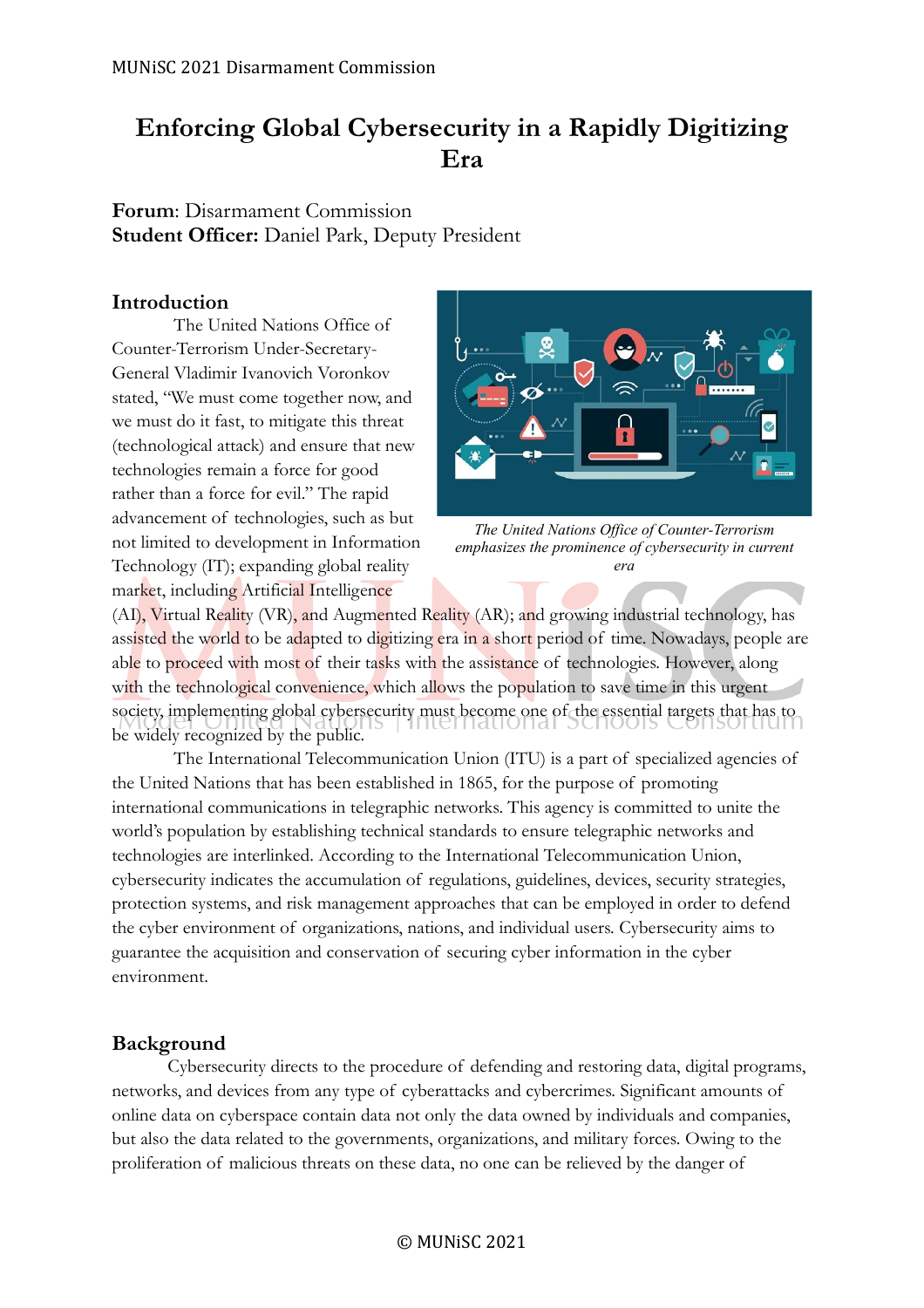#### MUNiSC 2021 Disarmament Commission

cyberattacks and cybercrimes. Moreover, no one can guarantee that confidential data, such as records on national security, health reports, finance accounts, and personal information, will be secure without enforcing global cybersecurity. Governments, official corporates, and prominent organizations worldwide are inclined to form prevention in security, but regardless of how much they are secure, it is likely that cyberattacks will occur in any form.

According to the Statista, the number of cybersecurity incident reports by federal agencies in the United States of America has continuously increased from 2006 to 2015. The annual number of reported incidents in 2006 was 5,500, while in 2015, the annual number of reported incidents was 77,200. During the time period of 2006 to 2015, there was no phenomenon that the number of cybersecurity incidents has decreased than the number reported in the previous year.

The International Criminal Police Organization, Interpol, has announced that the evaluation of the impact of COVID-19 on cybercrime demonstrated critical target transferred from individual users and minor corporations on the governments and major corporations. The Secretary-General of Interpol, Jürgen Stock, stated, "Cybercriminals are developing and boosting their attacks at an alarming pace, exploiting the fear and uncertainty caused by the unstable social and economic situation created by COVID-19."

The statistical facts mainly prove that cybercrimes became significant issue that damage both individuals and societies.

Due to these reasons, the nations will have to put heads together, in order to find effective measures to apply global cybersecurity in a digitizing era. As this issue has been

identified recently, the solutions to solve this issue must be different from the past.

#### Inter **Places of High Concern**

*Cyber-attacks on Estonia*

On January  $10^{th}$ , 2007, the Estonian government announced the procedure to relocate the Bronze Soldier and burial place of Tallinn, and around April 26<sup>th</sup>-April 27<sup>th</sup> in 2007, the excavation projects began near the Bronze Soldier. There were several violent protests, so authorities in Estonia chose to accelerate the process of the relocation



*On the field of cybersecurity, the North Atlantic Treaty Organization (NATO) focuses on defending networks and asserting that international regulations are still enforced in cyberenvironment*

project. On April  $27<sup>th</sup>$ ,  $2007$ , Estonia became one of the first countries that encountered substantial cyber-attacks in the world. Cyber-attacks using Distributed Denial of Service (DDoS) were obstructing the public, and websites targeted by the attackers, such as Estonian governmental, political, financial, and other websites, were malfunctioning. These continuous cyber-attacks were arranged by Russian individuals and groups, due to the nation's conflict on the relocation of the Bronze Soldier and burial place of Tallinn. As the time flowed, the waves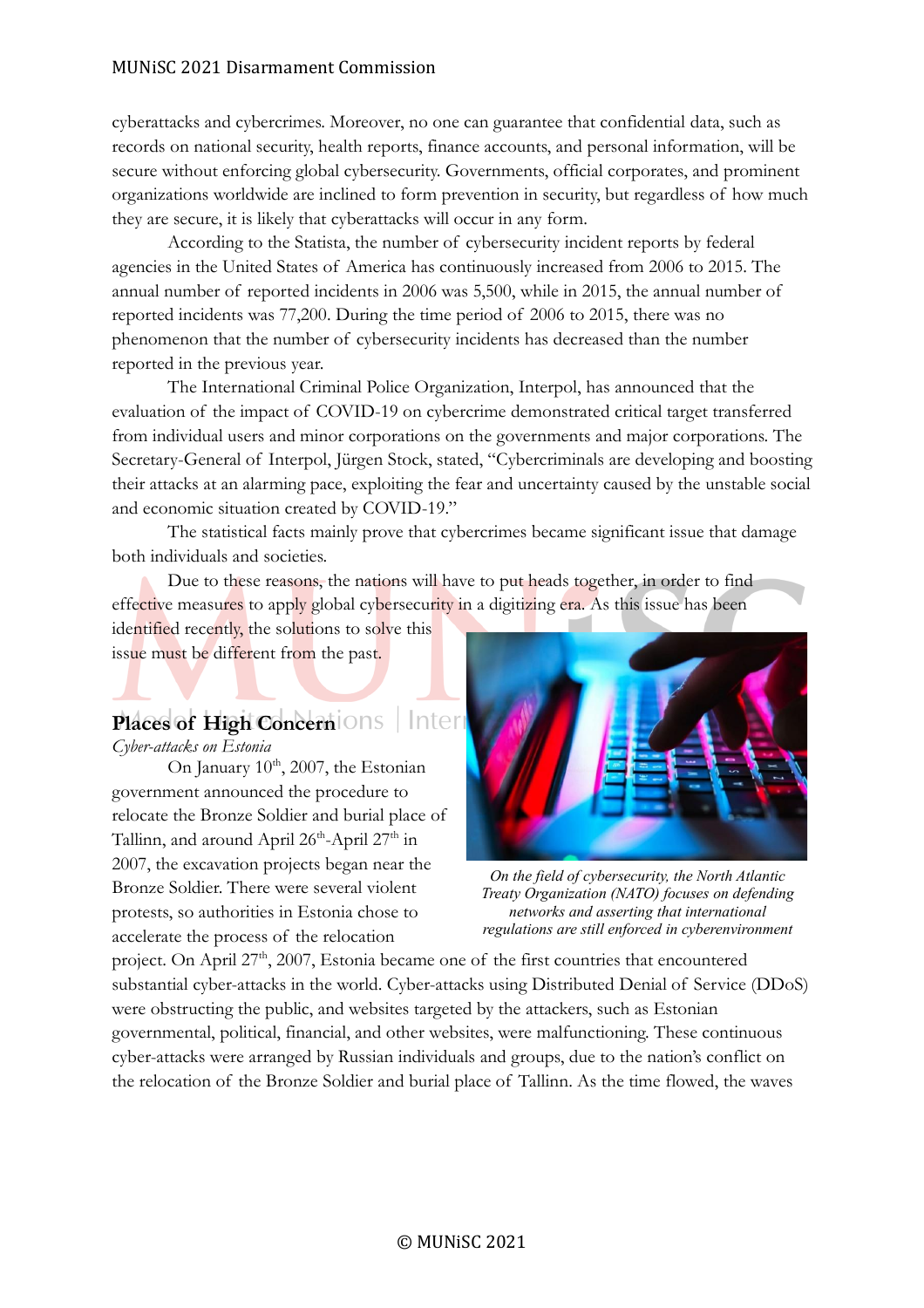

*Cyber-attacks on Estonia have been recorded as the first major cyber-attack in the world*

of attacks strengthened, and from May  $19<sup>th</sup>$ , 2007, the cyber-attacks hastily decreased. As a result of these cyberattacks, Estonia had to confront the loss of billions of euros. This cyber event could have attenuated support on Estonian government from the Estonian citizen, which may affect Estonian governmental stability. However, along with support from different countries and the North Atlantic Treaty

Organization (NATO), prompt reaction

conducted by the Estonian government averted citizen's disbelief in the government.

## **Problems Raised**

### *The proliferation of cyberattacks and cybercrimes*

Cybercrime has grown into a substantial concern to nations. The United Nations Conference on Trade and Development (UNCTAD) asserted that the 154 countries had executed cybercrime legislation, and Europe recorded the highest cybercrime legislation establishment rate, 93%. At the same time, Asia was reported as the lowest cybercrime legislation adoption rate, 55%. As the storage capacity for the Internet rapidly expands every year, types of cyberattacks have become various. With different purposes, such as gaining monetary benefit, obtaining data, and manifesting a criminal's identity for acknowledgment, cybercrimes happen in this era are rampant. Cyber terrorists are strategic, and they are extremely fast in adaptation. Those terrorists will always be seeking approaches to take advantage of mobilizing new ILLIM technologies. Numerous techniques of cyberattacks and cybercrimes have escalated, including Denial of Service (DoS) attacks, hacking, malware, phishing, spoofing, ransomware, and spamming.

"Denial of Service" (DoS) attack refers to an attack that interrupts and shuts down a device or a network. By transmitting the countless amount of unidentified data to a specific server or device, this process disallows regular users to access it properly. In most cases, Denial of Service (DoS) attacks make resources inaccessible for a relatively short time. However, in some cases, Denial of Service (DoS) attacks may completely shut down the server, which permanently rejects users from approaching data.

"Ransomware" is a malignant system that contaminates the user's device, and the software exhibits notations demanding payment in order to recover the system. This type of cyberattacks has been augmenting in recent years, and hackers require transactions to be done with cryptocurrencies, such as Bitcoin. Due to the characteristics and high anonymity level of cryptocurrencies, the process to track criminals would be obscure.

Communicating users through the undesired and illegitimate process is called a "spam attack." This attack often occurs on emails or message platforms by sending innumerable emails or messages to users. Usually, these messages are unauthorized and imitated for the purpose of advertisements.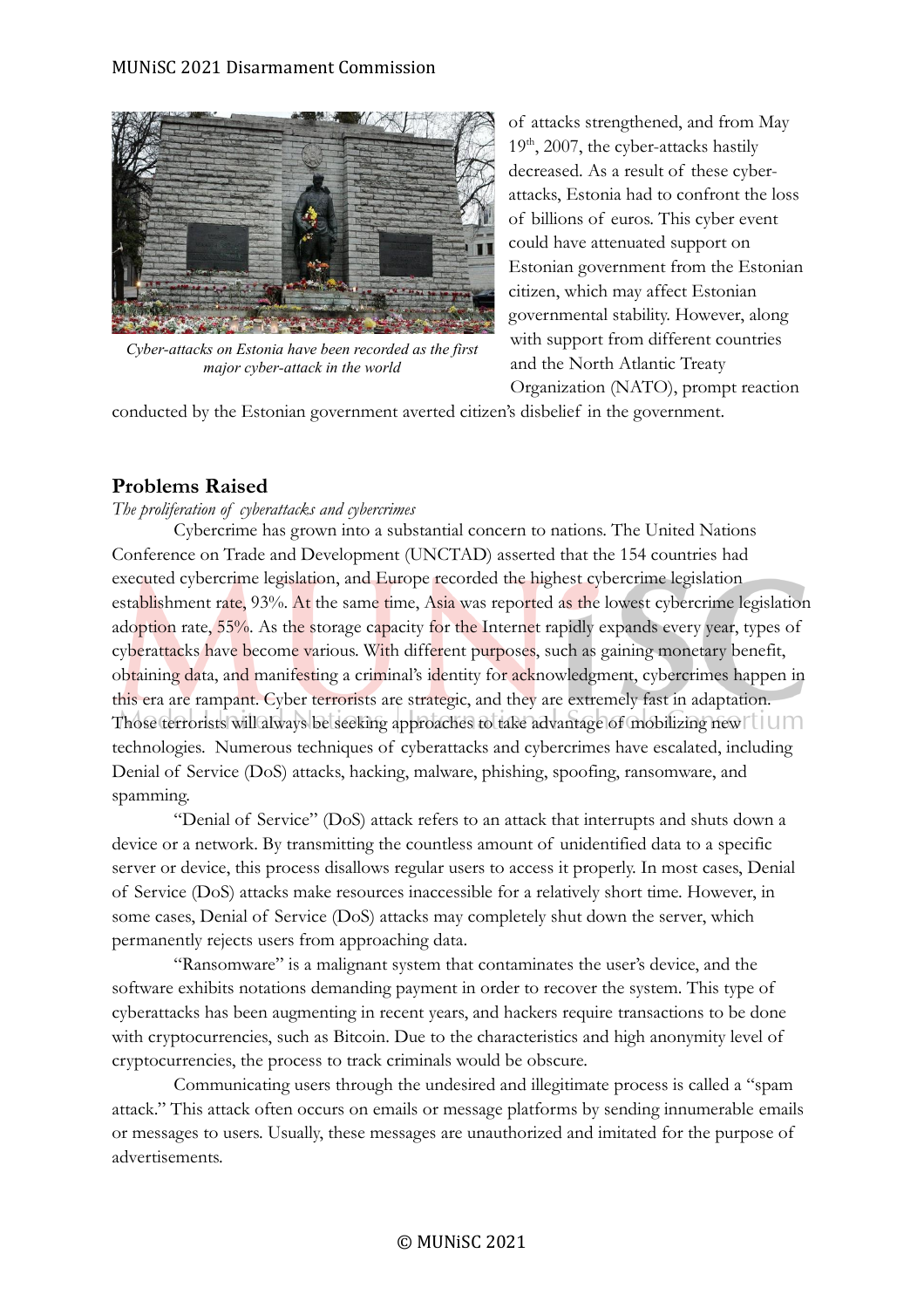#### MUNiSC 2021 Disarmament Commission

Since citizens around the world may access the Internet anywhere around the world, cyberattacks and cybercrimes do not have specific regions or languages.

#### *Cyberwarfare*

The cyber-attack involving a nation or international organization with the aim of attacking and seeking to harm another nation's or organization's cyber data. Currently, several countries, including the United States of America, the United Kingdom, the Russian Federation, Iran, India, the Democratic People's Republic of Korea, and China, have the vigorous cyber ability for both offensive and defensive cyber actions.



*Nowadays, nations spend military budget in a measure to achieve more cyber information*

Since offensive cyber-attacks provide a wide range of choices without risks, various reasons lead countries to initiate a cyber strategy to undermine other countries' cyber data or obtain them through unauthorized procedures. As confidential data and military systems are highly connected to the cyber systems, cyberwarfare provides rising dangers for countries.

Since the United States of America particularly relies on cyber data, the United States of America is greatly revealed to malicious hacking from national or international opponents. According to the United States Department of Defense Digital Service, the United States Army was hacked by 52 hackers during the time period of October  $9<sup>th</sup>$ , 2019, to November 15<sup>th</sup>, 2019. Even though the United States is exposed to the risks due to a high level of military spending, the United States Army has advantageous technologies and abilities in both defense and offense in cyberwarfare.

While the United States of America holds the title of the world's largest military budget, the People's Republic of China ranked second in military spending. In the area of cyberwarfare, it is said that China has a similar system in the notion of cyberwarfare compared to the United States of America. The estimated range of cyber-attacking personnel, in other words, members in the army with hacking tasks, is around 50,000 to 100,000 members. Since the 1990s, many countries have presented the allegation of espionage on the Chinese government. Some western countries even accused China of employing spies in certain industries in the European region. Chinese government constantly claimed that China is not the assailant, but the victim for proliferating cyber-attacks. Along with these allegations, China is also accountable for causing cyber-attacks on institutions and corporations located in different countries.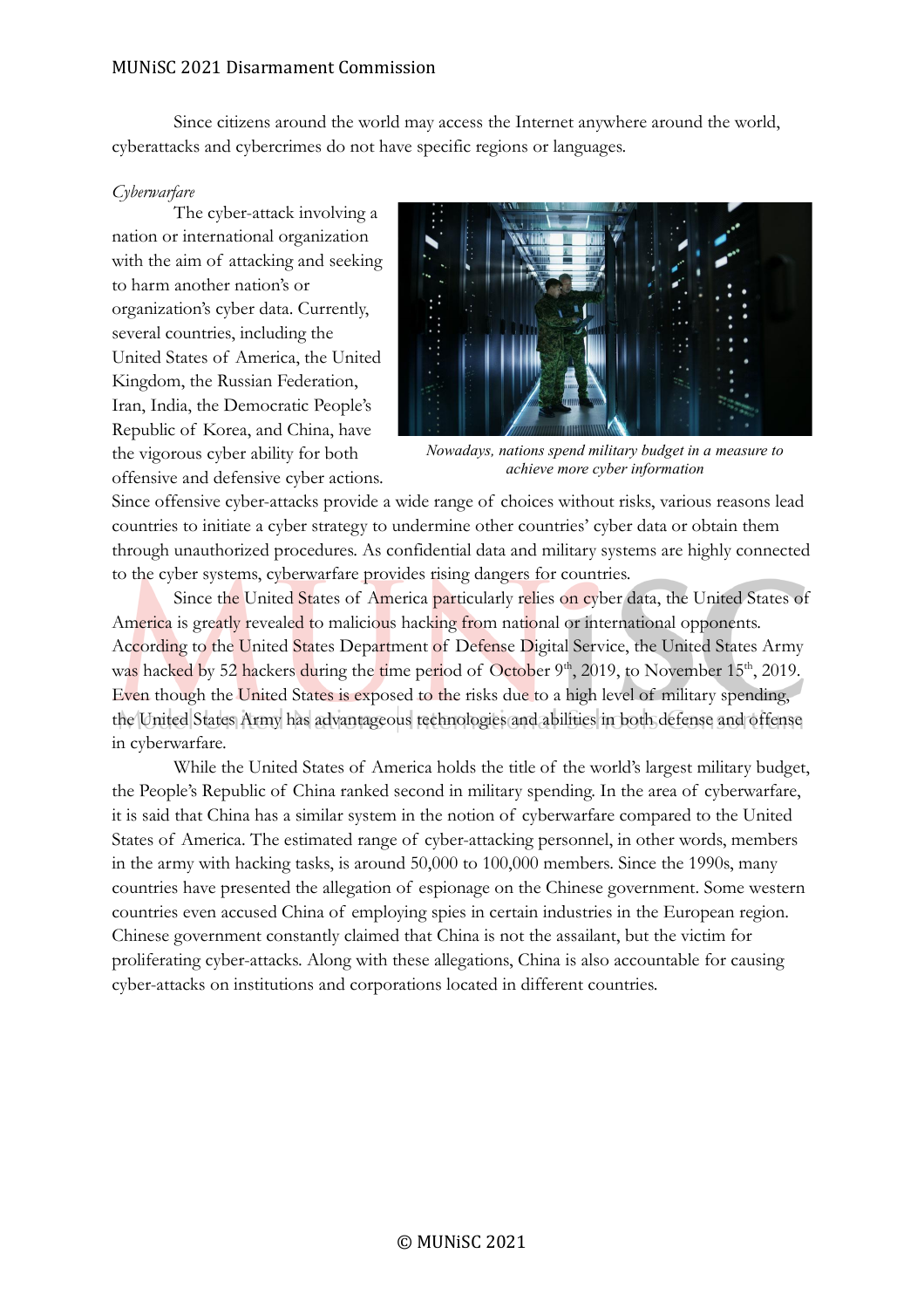## **Key Organizations**

*United Nations Office of Counter-Terrorism*

The United Nations Office of Counter-Terrorism was instituted through the United Nations General Assembly, and the establishment of the Office is examined as the first significant institutional reform implemented by Antonio Guterres, the United Nations Secretary-General. The functions of the Office of Counter-Terrorism include developing clarity for the United Nations counter-terrorism attempts, ensuring coordination



*The United Nations Office of Counter-Terrorism examines the abuse of information and communication technologies (ICT)*

of the four pillars of the United Nations Counter-Terrorism Strategy, and etc. As the Office is significantly related to combatting terrorism, this Office may undertake duties related to cyberterrorism.

### *United Nations Information and Communications Technologies Task Force*

The United Nations Information and Communications Technologies Task Force facilitates a secure and sustainable future by utilizing innovative technology. The universal interconnectivity has been focused on as the Task Force's fundamental objective. The visions for the United Nations Information and Communications Technologies Task Force are to "be solution partners and agents of transformation," "be catalysts for innovative technology i solutions for organizational transformation," "ensure solutions are agile, simple, reliable, innovative and secured," "stay client-centric, solution-oriented and business-driven," and "lead the United Nations through a digital journey to support the core work of the United Nations." From the visions, it is distinguishable that the Task Force values extensively exploited technologies. Internal of the United Nations Information and Communications Technologies Task Force, there is the United Nations Office of Information and Communications Technology. The Office was mandated with initiating an information risk management regime and assisting regulations. Moreover, in 2013, the United Nations Office of Information and Communications Technology adopted an action plan to deal with the most vital deficiencies and alleviate certain risks. Considering the relevance of the tasks managed by the Office and Task Force, the cybersecurity may also be addressed by this Office and the Task Force.

### **Possible Solutions**

*Establishing explicit interpretation of cybercrime legislation between nations*

As previously mentioned, 154 out of 193 member states have already enacted cybercrime regulations and policies. Referring to the United Nations Office on Drugs and Crime, cybercrime legislation recognizes not only the standards of tolerable action for the Information and Communications Technology (ICT), but also sanctions on cybercrime,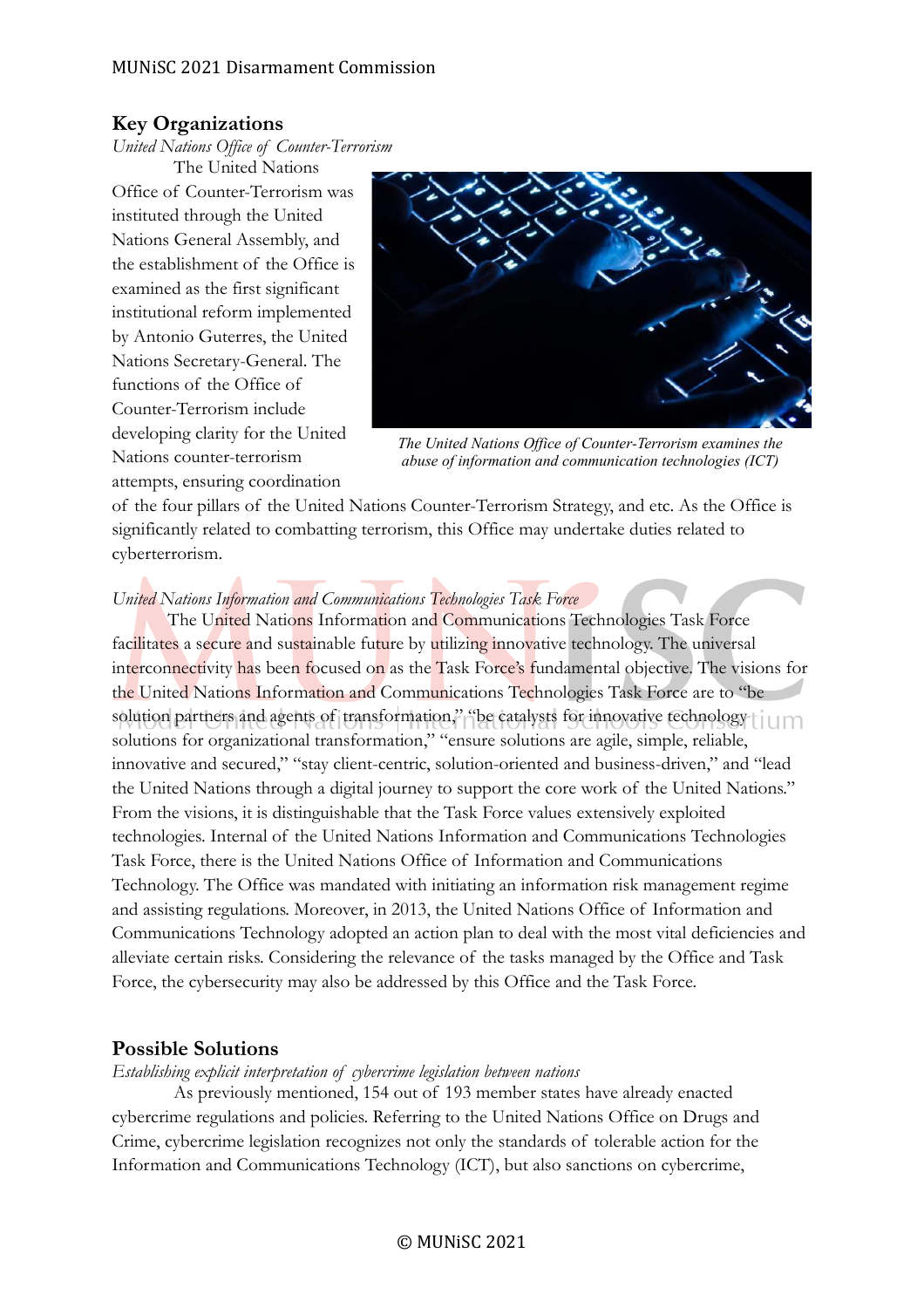### MUNiSC 2021 Disarmament Commission

mitigation of damage, and provision of cyber-protection for people, data, systems, services, and infrastructure. Since not all countries have the same cybercrime laws, nor all countries have adopted cybercrime-related laws, the member states should clarify on cybercrime legislation. Acknowledging the significance and differences in the cybercrime laws between nations will be necessary. Lastly, identifying measures to penalize cybercriminals should be addressed in the current agenda. The number of cybercrimes is interconnected between different nations, but there is no precise measure for pursuing cybercriminals and punishing cybercriminals.

*Reaffirming the importance of the United Nations Global Counter-Terrorism Strategy*

The United Nations Global Counter-Terrorism Strategy was adopted by the United Nations General Assembly on September 8th, 2006, through the resolution A/RES/60/288. The Strategy specifically presents a particular global constitution to enhance national, regional, and international efforts to counter-terrorism. The United Nations Global Counter-Terrorism Strategy claims not only the declaration that terrorism in any form or expression is unacceptable, but it also determines to



*The United Nations Global Counter-Terrorism Strategy was established on September 8th, 2006, by the United Nations General Assembly*

consider pragmatic procedures to inhibit and combat terrorism. Nowadays, international societies are aware of the dangers of cyberattacks and cyber-terrorisms. Cyberterrorism became one of the critical terrorisms that exists in the world. The Plan of Action from the United Um Nations Global-Terrorism Strategy provides the structure to handle certain situations that require urgent actions. The Plan of Action includes, "Measures to address the conditions conducive to the spread of terrorism," "Measures to prevent and combat terrorism," "Measures to build States' capacity to prevent and combat terrorism and to strengthen the role of the United Nations system in this regard," and "Measures to ensure respect for human rights for all and the rule of law as the fundamental basis of the fight against terrorism." As these measures listed in the Plan of Action offer guidelines for the member states, this is the reason why the leaders from nations should reconsider the United Nations Global Counter-Terrorism Strategy to comprehend effective measures to respond and combat the urgent action.

### **Glossary**

*Cybersecurity:* Procedure to secure computer systems and networks from cybercrime or harm on hardware, devices, software, data, etc.

*Information Technology (IT)*: Utilization of computer technology to store, recover, transfer, and manipulate data or information.